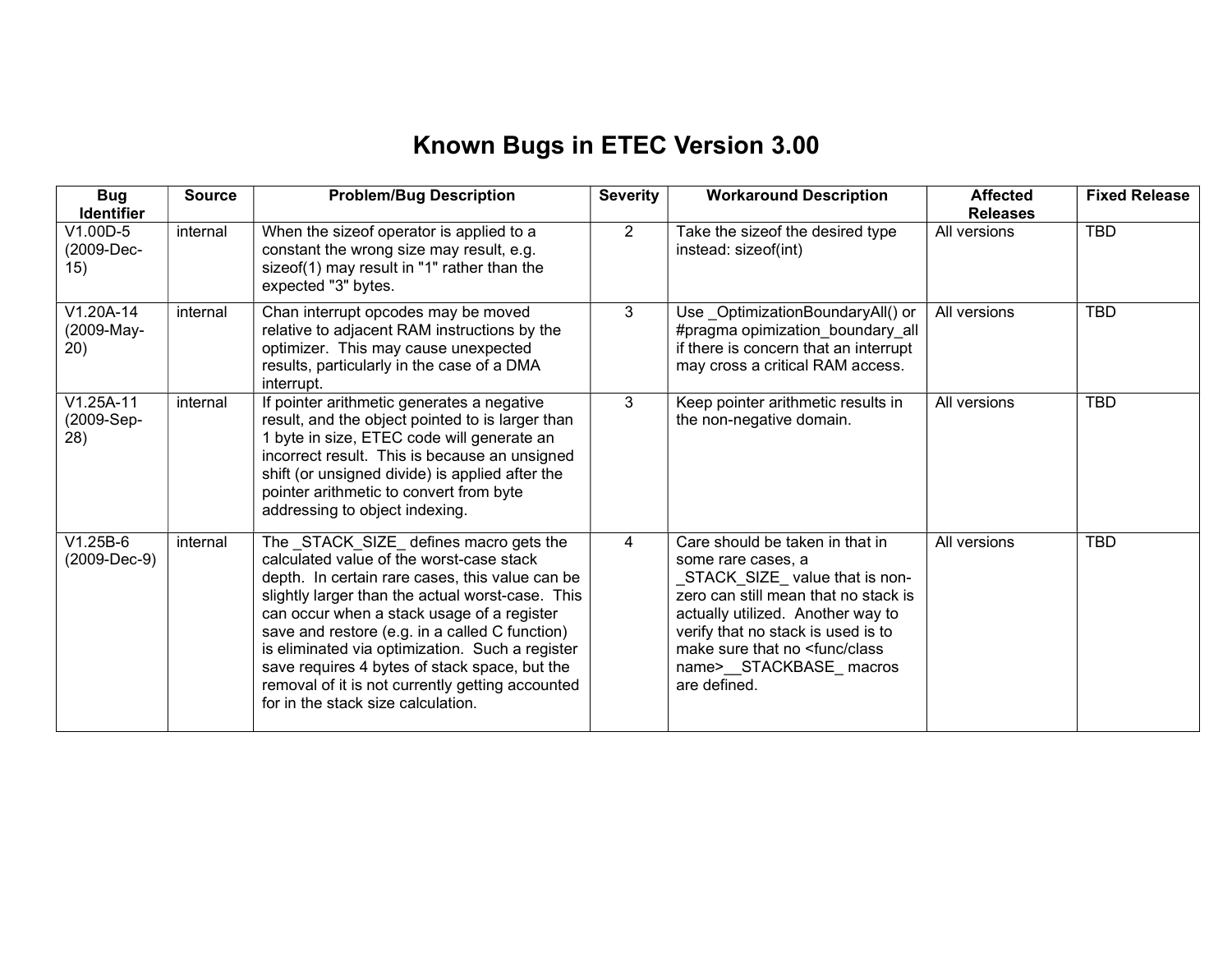| $V1.25B-7$<br>(2009-Dec-<br>11) | internal &<br>customer | The optimizer/analyzer does not yet support<br>reentrant functions, whether they be callable<br>C functions or ETEC code fragments.<br>Reentrance is supposed to be detected and<br>cause an error, but in some cases this<br>detection failed, allowing for optimization to<br>continue. Sometimes the result could be a<br>linker crash, or sometimes invalid code<br>generation, or in some cases working code<br>resulted.                                     | 3              | Avoid writing reentrant functions<br>until the ETEC optimizer/analyzer<br>fully supports them.                                                                              | All versions     | V1.25C<br>(reentrance)<br>detection),<br>TBD (support<br>reentrance) |
|---------------------------------|------------------------|--------------------------------------------------------------------------------------------------------------------------------------------------------------------------------------------------------------------------------------------------------------------------------------------------------------------------------------------------------------------------------------------------------------------------------------------------------------------|----------------|-----------------------------------------------------------------------------------------------------------------------------------------------------------------------------|------------------|----------------------------------------------------------------------|
| $V2.23B-5$<br>(2014-Mar-<br>18) | internal               | In some cases when making a fragment call,<br>and the fragment is contiguous with the calling<br>code (i.e. jump can be eliminated), the link-<br>time optimizer mistakenly optimizes out code<br>it should not.                                                                                                                                                                                                                                                   | $\overline{2}$ | This situation, if encountered, can<br>be corrected by re-arranging the<br>code to prevent the fragment call<br>and fragment code from being<br>contiguous.                 | V2.00A and newer | <b>TBD</b>                                                           |
| $V2.23B-7$<br>(2014-Jun-6)      | customer               | The C preprocessor is currently allowing the<br>same macro to be expanded in multiple<br>replacement passes, which causes the<br>preprocessor to break when such "recursion"<br>is encountered.                                                                                                                                                                                                                                                                    | 3              | Avoid self-referencing<br>preprocessor macros.                                                                                                                              | All versions     | <b>TBD</b>                                                           |
| V3.00A-1<br>(2022-Apr-4)        | customer               | It has been found that in rare cases the code<br>generation for a switch statement can be<br>incorrect. This can occur when every case<br>starts with common code such that the<br>optimizer can try to pull back an opcode into<br>the the no-flush position of the dispatch<br>opcode. While this in theory reduces code<br>size and thread length, it also creates a bug in<br>that the jumps to cases are off by one and so<br>the wrong case is always taken. | $\overline{2}$ | Add an optimization boundary after<br>the switch statement and before<br>any of the cases:<br>switch $(x)$<br>#pragma<br>optimization boundary all<br>case $0: \mathcal{U}$ | V2.00A and newer | V3.00B                                                               |

Bug Severity Level Descriptions:

1 – Problem causes complete work stoppage. No work-around is possible. The problem is likely to be hit by most users. This level of bug will typically trigger a new release or patch in a short time frame.